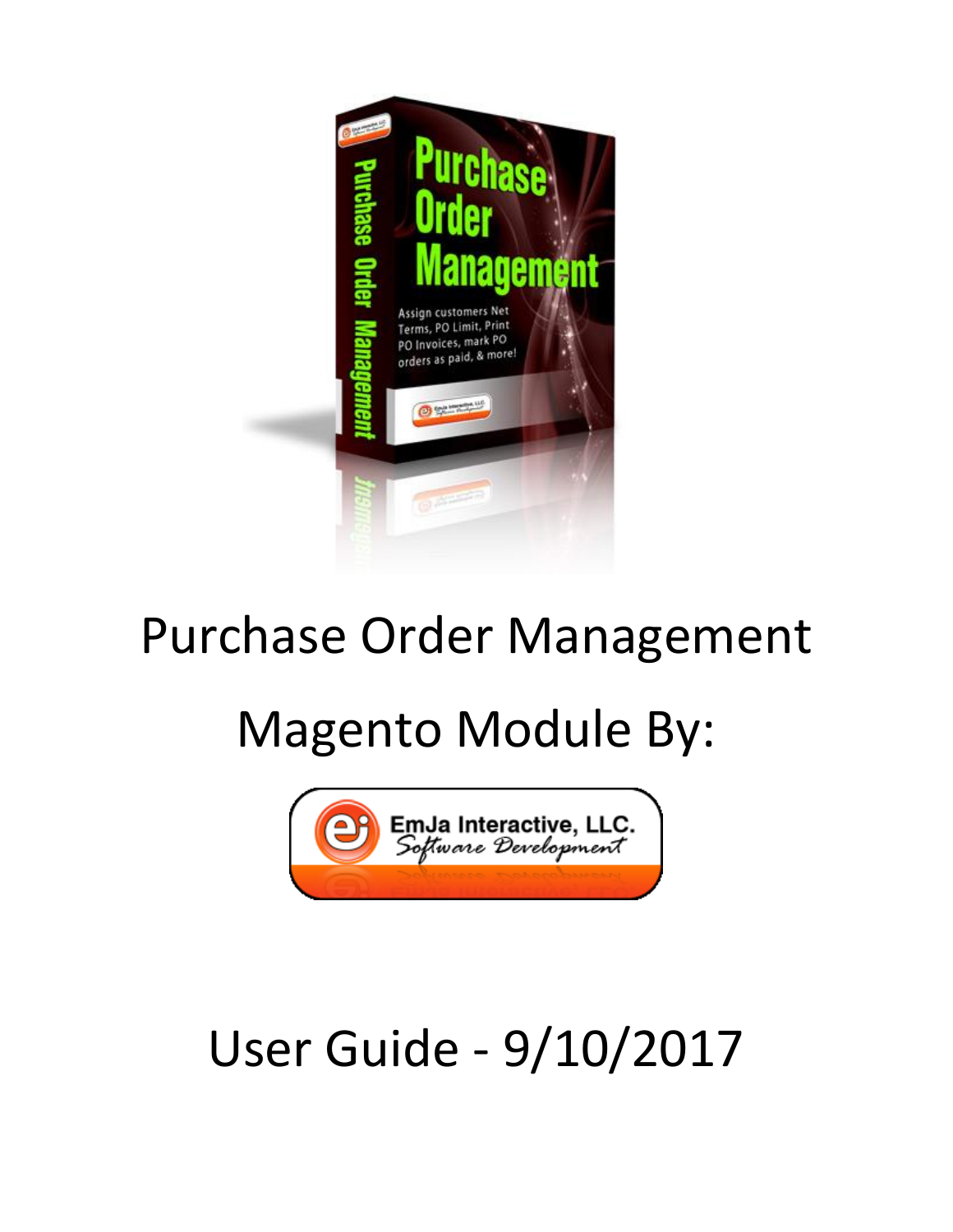## Section 1:

## Installation:

1) Turn off Magento's Compilation Mode

 - Check to see if Magento's compilation mode has been enabled. If it has, it's vital to turn it off before installing an extension or making any code changes (go to System > Tools > Compilation).

#### 2) Turn on Magento's Cache

 - Turn on Magento's configuration cache – this will prevent Magento from trying to install the new extension too early. If the extension needs to make any database changes, triggering the installation too early could miss some database changes and create errors which are difficult to fix later on.

3) Install/copy files from .zip onto your hosting account (via FTP). Please backup any files that will be replaced if needed.



4) After files ware uploaded change the permissions on the following folder media/orderPdf to 777 permissions.

#### 5) Refresh Magento's Cache

 - Refreshing the Magento cache allows Magento to register the addition of the new extension and to run any necessary installation routines. Alternatively, turning off the cache will have the same effect.

- Logout/Login to your magento admin panel and refresh/flush your cache.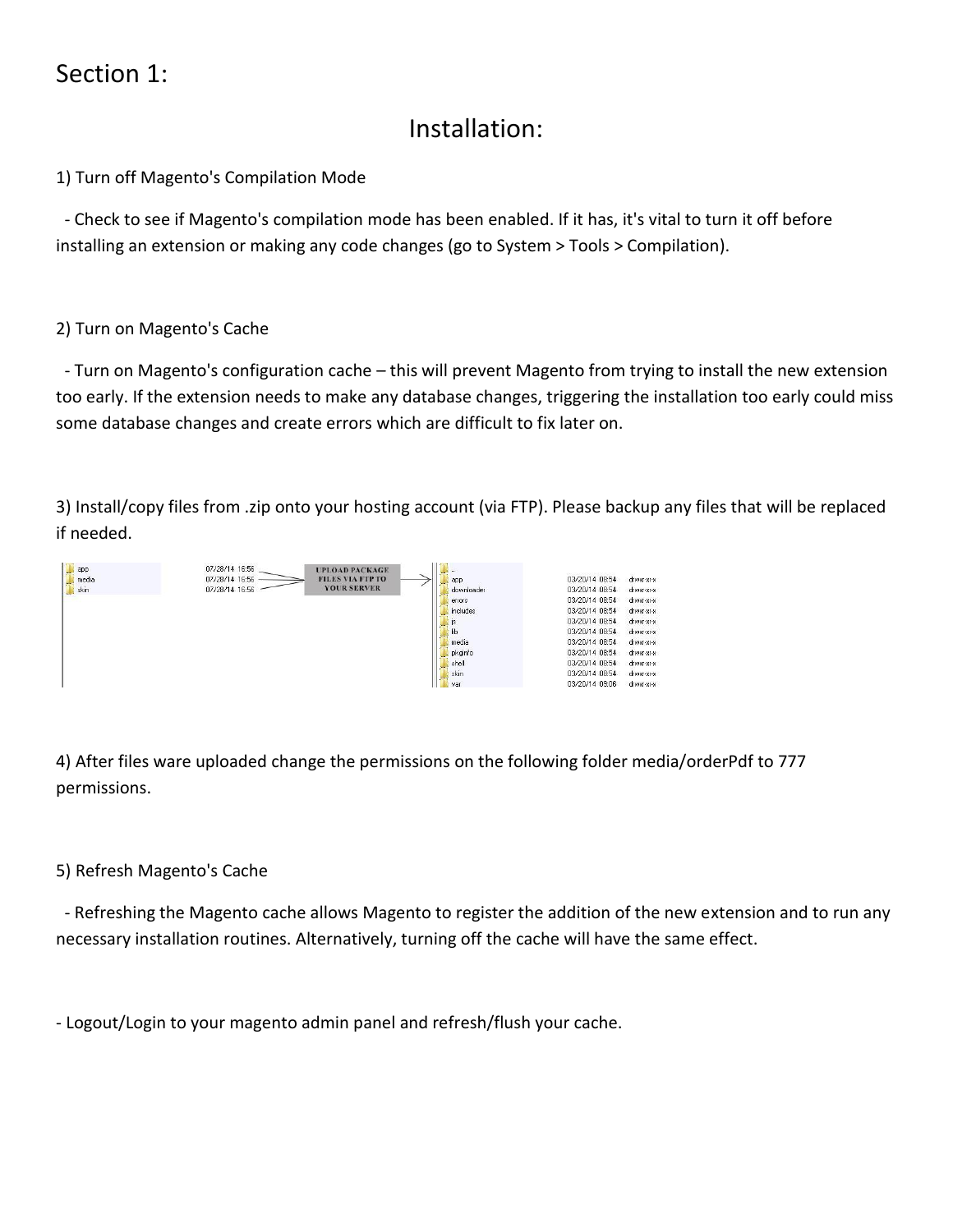## Settings:

## Via your Magento Admin panel (backend) and go to: System > Configuration > Sales > Payment Methods > Purchase Orders:

| Sort Order                                               |                                                                                | [WEBSITE]                                              |
|----------------------------------------------------------|--------------------------------------------------------------------------------|--------------------------------------------------------|
|                                                          |                                                                                |                                                        |
| Default Limit                                            | 100000                                                                         | [STORE VIEW]                                           |
| Default Net Terms                                        | 30                                                                             | [STORE VIEW]                                           |
| Limit Exceeded Message                                   | Sorry, you have surpassed your PO LIMIT                                        | [STORE VIEW]                                           |
| <b>Display Limit Exceeded Error</b>                      | No<br>$\blacksquare$                                                           | [STORE VIEW]                                           |
| Message in Payment Method<br>at Checkout                 | If No, Purchase Order method will not appear with<br>no error message          |                                                        |
| PO Order Email Template                                  | <b>Order Default Template</b><br>$\blacksquare$                                | <b>ISTORE VIEWI</b>                                    |
| PO Order Guest Email<br>Template                         | <b>Order Default Template</b><br>$\overline{\phantom{a}}$                      | [STORE VIEW]                                           |
| Send PO Invoice attached to<br><b>Order Confirmation</b> | Yes<br>$\overline{\phantom{0}}$                                                | [STORE VIEW]                                           |
| Remit Payment To                                         |                                                                                | [WEBSITE]                                              |
| Paid loon                                                | Browse No file selected.<br>paid.png Delete File                               | [GLOBAL]                                               |
|                                                          | Recommend using the size: 553 x 333 pixels                                     |                                                        |
| <b>Online Capture Methods</b>                            | Bank Account (eCheck)<br>$\overline{\phantom{a}}$                              | [GLOBAL]                                               |
|                                                          | Credit Card (Authorize.net)<br>Ξ<br>Credit Card (Visa, MasterCard, Discover Ca |                                                        |
|                                                          | Credit Card Direct Post (Authorize.net)                                        |                                                        |
|                                                          | Google Checkout<br><b>Moneybookers</b>                                         |                                                        |
|                                                          | All Polish Banks                                                               |                                                        |
|                                                          |                                                                                |                                                        |
|                                                          | CartaSi                                                                        | Shows on invoice header.                               |
|                                                          | Carte Bleue                                                                    |                                                        |
|                                                          | Credit Card / Visa, Mastercard, AMEX, JCB, D                                   |                                                        |
| <b>Store Name</b>                                        | Dankort<br><b>INVOICE</b>                                                      | [STORE VIEW]                                           |
| Memo                                                     |                                                                                | [STORE VIEW]                                           |
|                                                          |                                                                                |                                                        |
| <b>Enable Frontend Capture</b>                           | Yes<br>$\overline{\phantom{0}}$                                                | [STORE VIEW]                                           |
| Allow Frontend Capture for                               | General<br>Ä                                                                   | <b>IWEBSITEL</b><br><b>Customers Groups</b>            |
| <b>Customer Groups</b>                                   | <b>Dealer</b><br>Ė                                                             | allowed to pay invoices                                |
|                                                          | Retailer                                                                       |                                                        |
|                                                          | CrystalBasin<br>DropShip                                                       |                                                        |
|                                                          | Amazon Vendor USA                                                              |                                                        |
|                                                          | Amazon Vendor Canada                                                           |                                                        |
|                                                          | Amazon Vendor UK                                                               |                                                        |
|                                                          | eBay.com<br>eBay.ca                                                            | Allows users to pay via<br>their accounts on frontend. |
|                                                          |                                                                                | on frontend via accoun                                 |
| <b>Frontend Online Capture</b><br>Methods                | Bank Account (eCheck)<br>Z<br>Credit Card (Authorize.net)                      | [GLOBAL]                                               |
|                                                          | Ε<br>Credit Card (Visa, MasterCard, Discover Car                               |                                                        |
|                                                          | Credit Card Direct Post (Authorize.net)                                        |                                                        |
|                                                          | Moneybookers                                                                   |                                                        |
|                                                          | All Polish Banks<br>CartaSi                                                    |                                                        |
|                                                          | Carte Bleue                                                                    |                                                        |
|                                                          | Credit Card / Visa, Mastercard, AMEX, JCB, D<br>Dankort                        |                                                        |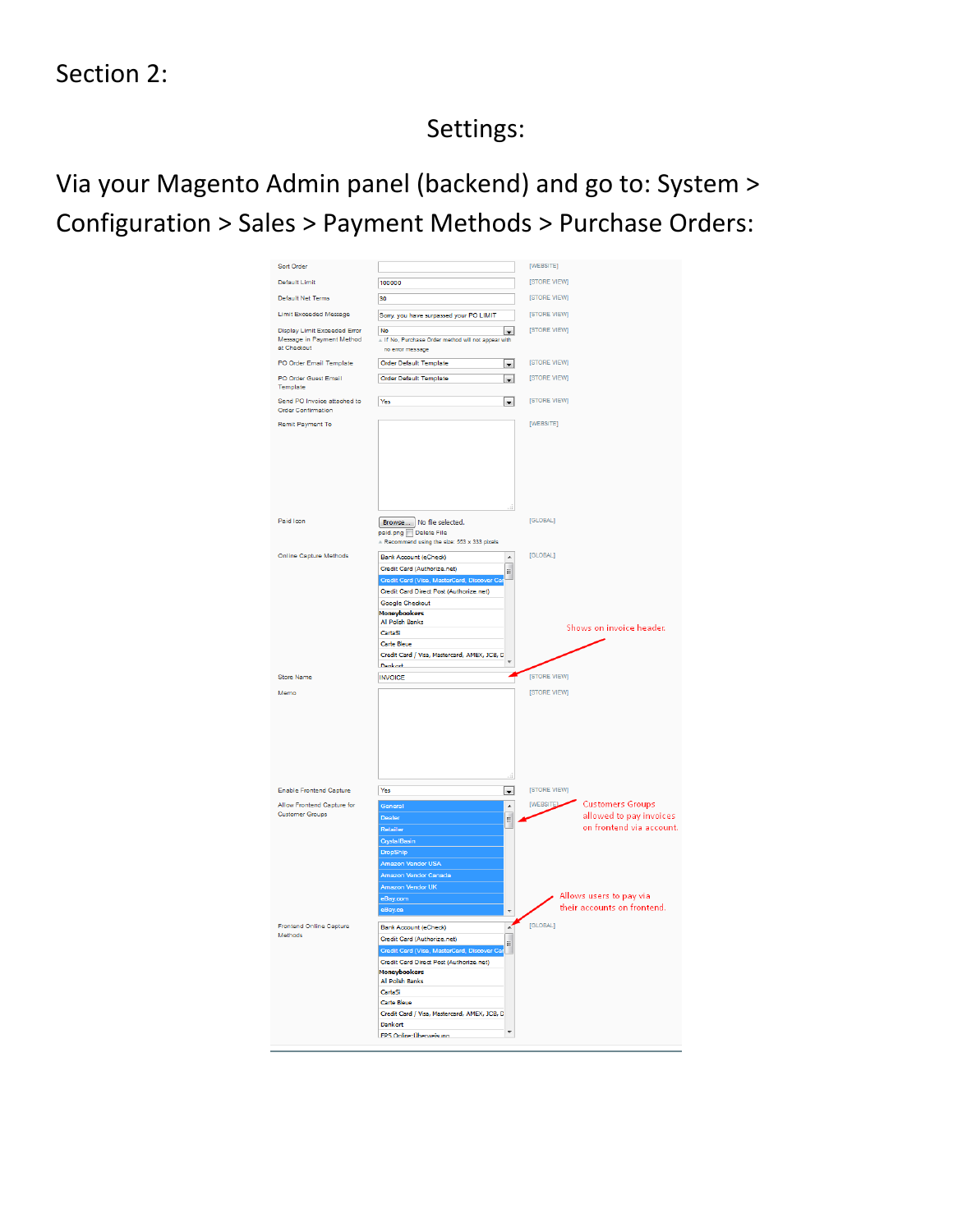Settings (continued):

The module adds additional functionality to the native Purchase Order Payment Method, including:

- Default Limit If set, this creates a default PO Limit for new customers. If empty, no customers will get a PO Limit unless applied directly via their Customer Account in Magento.
- Default Net Terms If set, this creates a default PO Net Terms for new customers. If empty, no customers will get a PO Limit unless applied directly via their Customer Account in Magento.
- Limit Exceeded Message Will be visible if user tries to purchase and total goes over their available PO Limit that's available to them.
- Display Limit Exceeded Error Message in Payment Method at Checkout – If Yes, will display "Purchase Order" payment method at checkout but will include error message if not enough "PO Credit/Limit" available. If set to NO, it'll hide this payment method if not enough PO Credit/Limit available.
- PO Order Email Template Select email template as needed.
- PO Order Guest Email Template Select email template as needed for guest customers.
- Send PO Invoice Attached To Order Confirmation: If yes, user will get a PO Invoice attached to the Order Confirmation email.
- Remit Payment To: This will be the remit to address customers will send checks/payments to.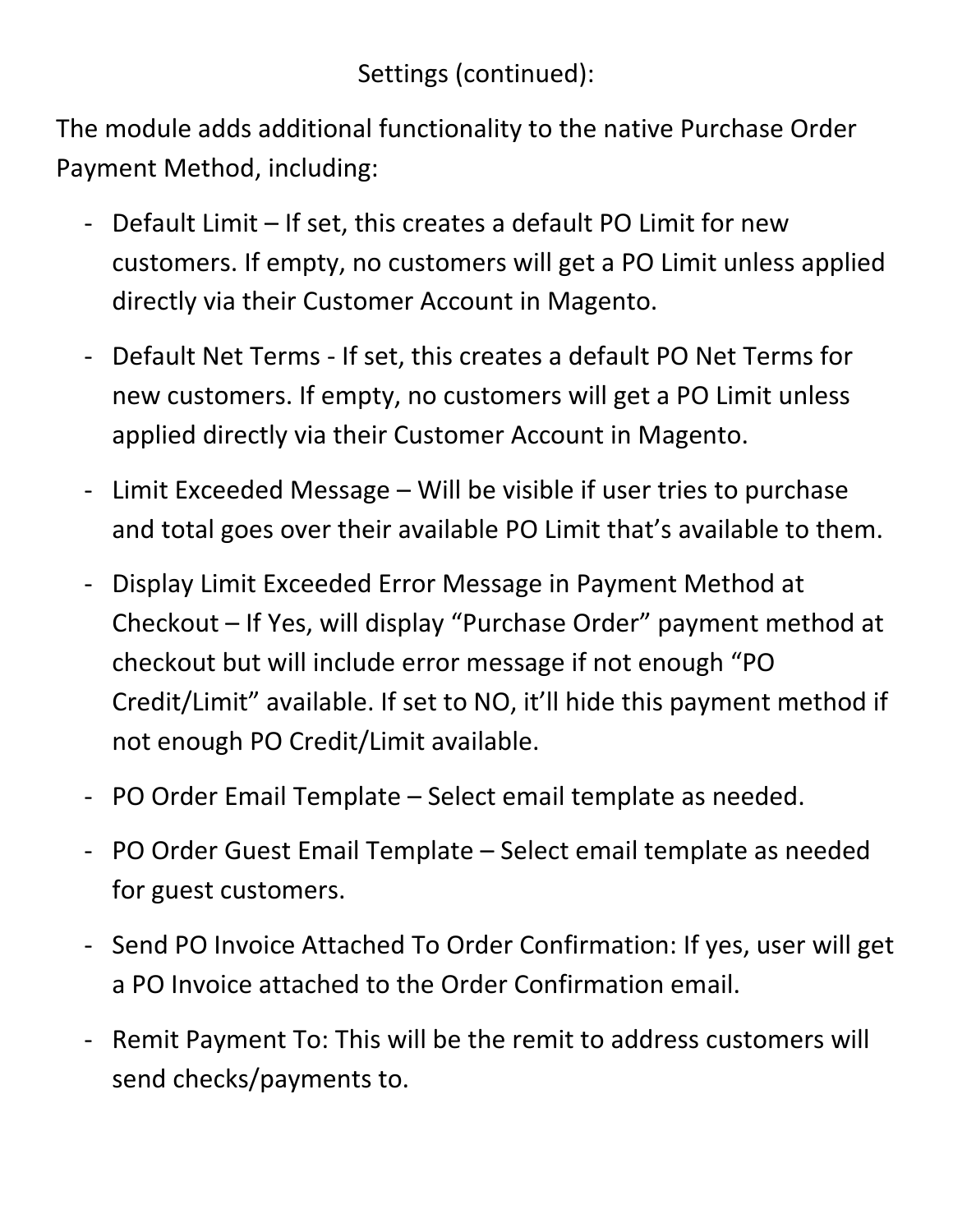- Paid Icon If you want to change the default paid icon from the Paid Invoices, you can attach file here.
- Online Capture Methods: Do you want to accept more then just Checks to pay PO orders? If so, you can select another method here. So if a customer checks out with PO as the payment method but wants to pay with a Credit Card afterwards, via the Invoice section you can capture Online via Credit Card or Offline via a Check.
- Store Name If input, will be displayed on top of the PO Invoice. Often times customs put "Performa Invoice" or "Invoice" if their clients require this as header.
- Memo If input, will be displayed on the bottom of the PO Invoice.
- Enable Frontend Capture If set to Yes, allows customers to pay for Invoices when they login to their accounts.
- Allow Frontend Capture for Customer Groups Can select all or eliminate some customer groups if "Enable Frontend Capture" but don't want it to include all customer groups.
- Frontend Online Capture Methods Can select the Payment Methods you want to offer (like Credit Card) for customers to pay their invoices via their account.

Section 3: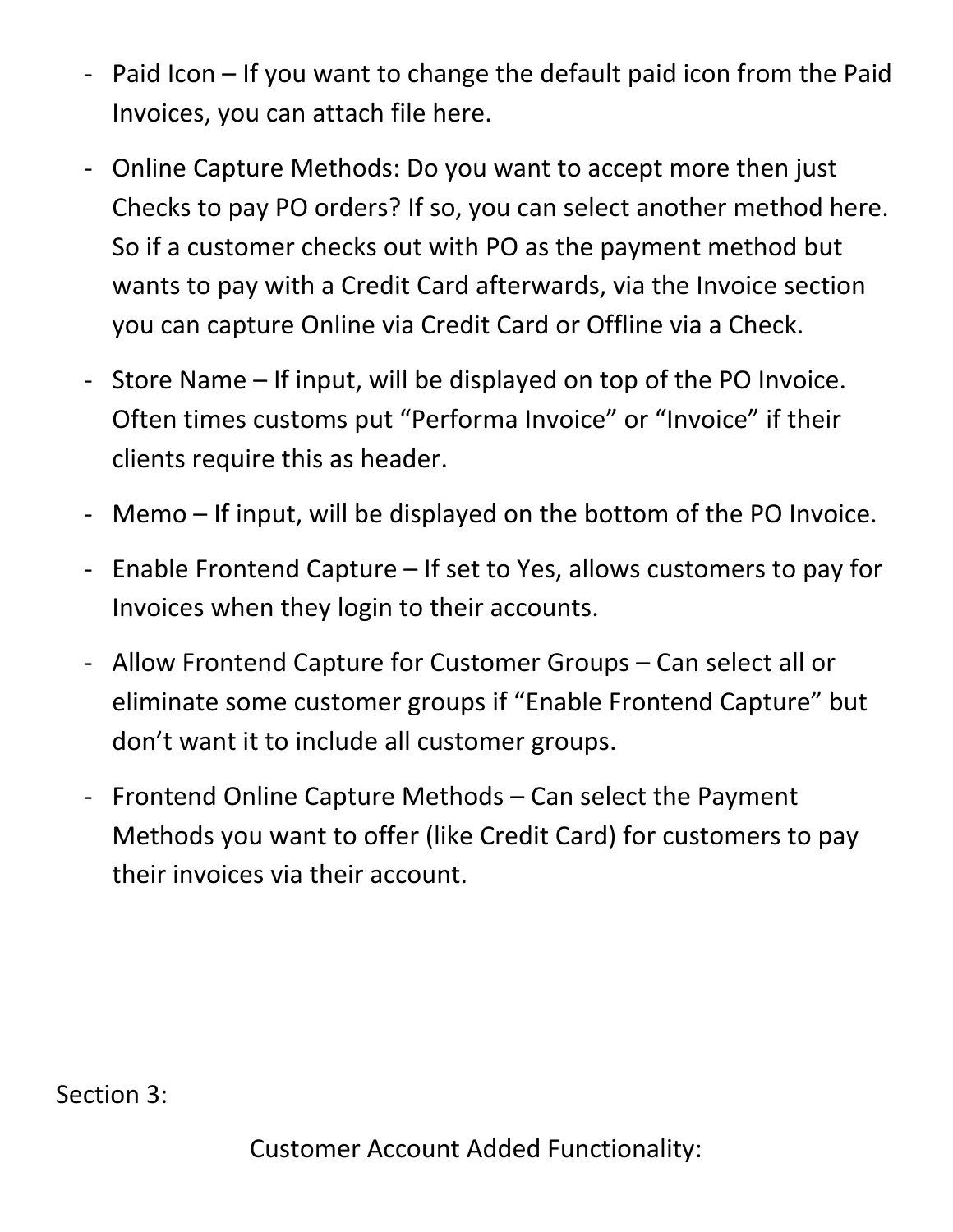| 日<br><b>Account Information</b> | <b>Account Information</b> |                                                               |                                                    |
|---------------------------------|----------------------------|---------------------------------------------------------------|----------------------------------------------------|
| Personal Customer Attributes    |                            |                                                               |                                                    |
| Addresses                       | Associate to Website *     | $\bullet$                                                     |                                                    |
| Orders                          | Created From               | Admin<br>固                                                    |                                                    |
| <b>Billing Agreements</b>       |                            |                                                               |                                                    |
| Recurring Profiles (beta)       | Group *                    | Dealer<br>۳<br>Disable Automatic Group Change Based on VAT ID |                                                    |
| Shopping Cart                   | Prefix                     |                                                               |                                                    |
| Wishlist                        |                            |                                                               |                                                    |
| Newsletter                      | First Name*                | Tester                                                        |                                                    |
| Product Reviews                 | Middle Name/Initial        | Testing                                                       |                                                    |
| Product Tags                    | Last Name*                 | PO Module                                                     |                                                    |
|                                 | Suffix                     |                                                               |                                                    |
|                                 | Ernail *                   | Sales@EmJaInteractive.com                                     |                                                    |
|                                 | Date Of Birth              | 露                                                             |                                                    |
|                                 | Tax/VAT Number             |                                                               |                                                    |
|                                 | Gender                     | ▼                                                             |                                                    |
|                                 | Net Terms                  | 30                                                            |                                                    |
|                                 | PO Limit                   | 10000                                                         | <b>ADDED CUSTOMER</b><br><b>ACCOUNT MANAGEMENT</b> |
|                                 | PO Credit                  | 324.77                                                        |                                                    |

Ability to manage your customer directly from Customer Information Screen:

- Net Terms Can set the Net Terms for each customer individually (overrides default from settings).
- PO Limit Can set the PO Limit for each customer individually (overrides default from settings). This is the maximum credit allowance you're setting for this customer. At no time will the customer be allowed to complete checkout if their total available PO Credit minus PO Limit is surpassed (IE: If PO Limit \$100 and PO Credit is \$40, this leaves your customer with \$60 of credit available for them to spend. If they try to purchase an item for \$70, it will not show the PO Payment Method at checkout on the frontend).
- PO Credit Available amount of money they currently owe you. If they pay you and you apply to an order, this number will go down. If they make more orders with Payment Method as PO this will go up.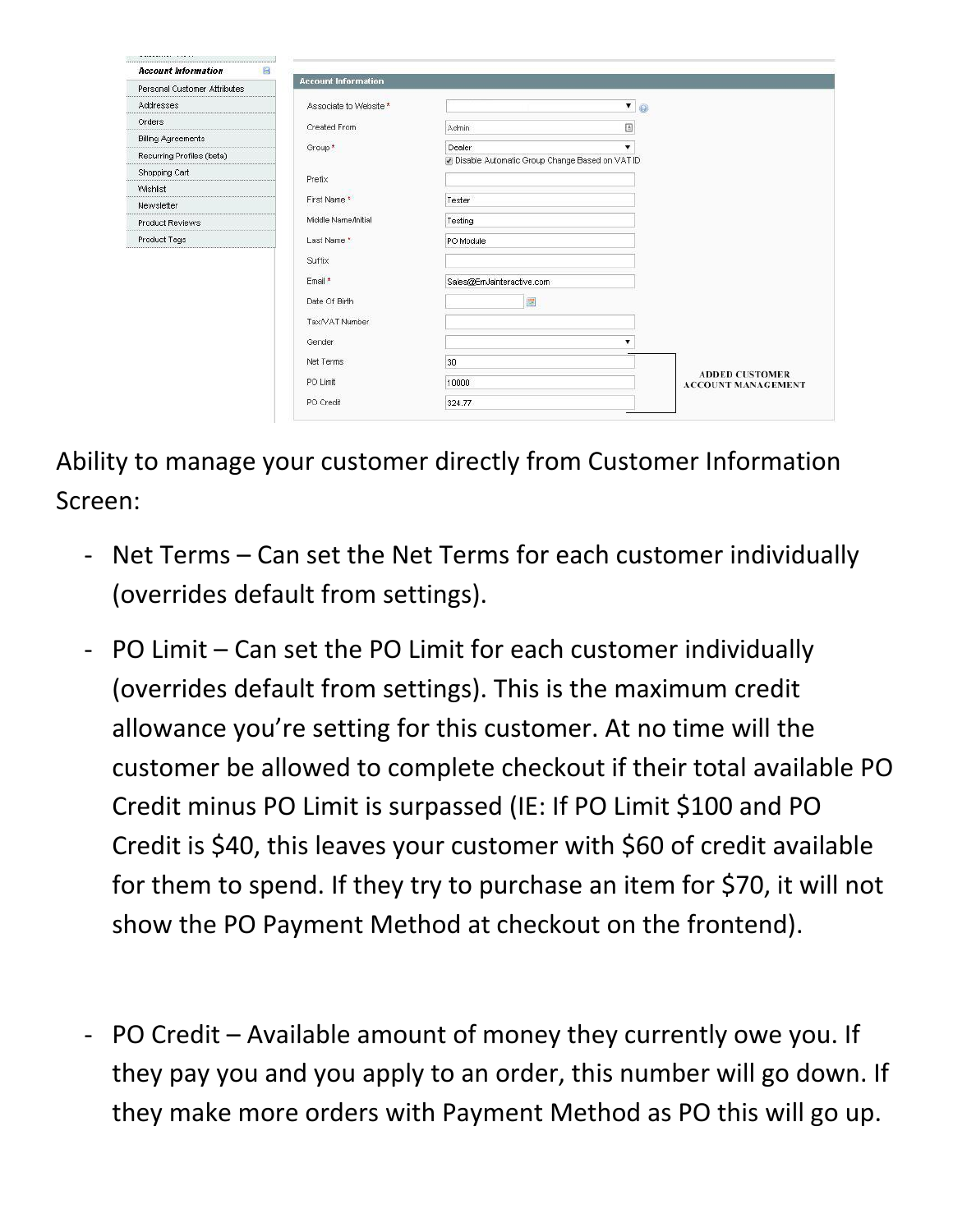You can manually override PO Credit, but should only be used in rare cases.

Section 4:

Functionality: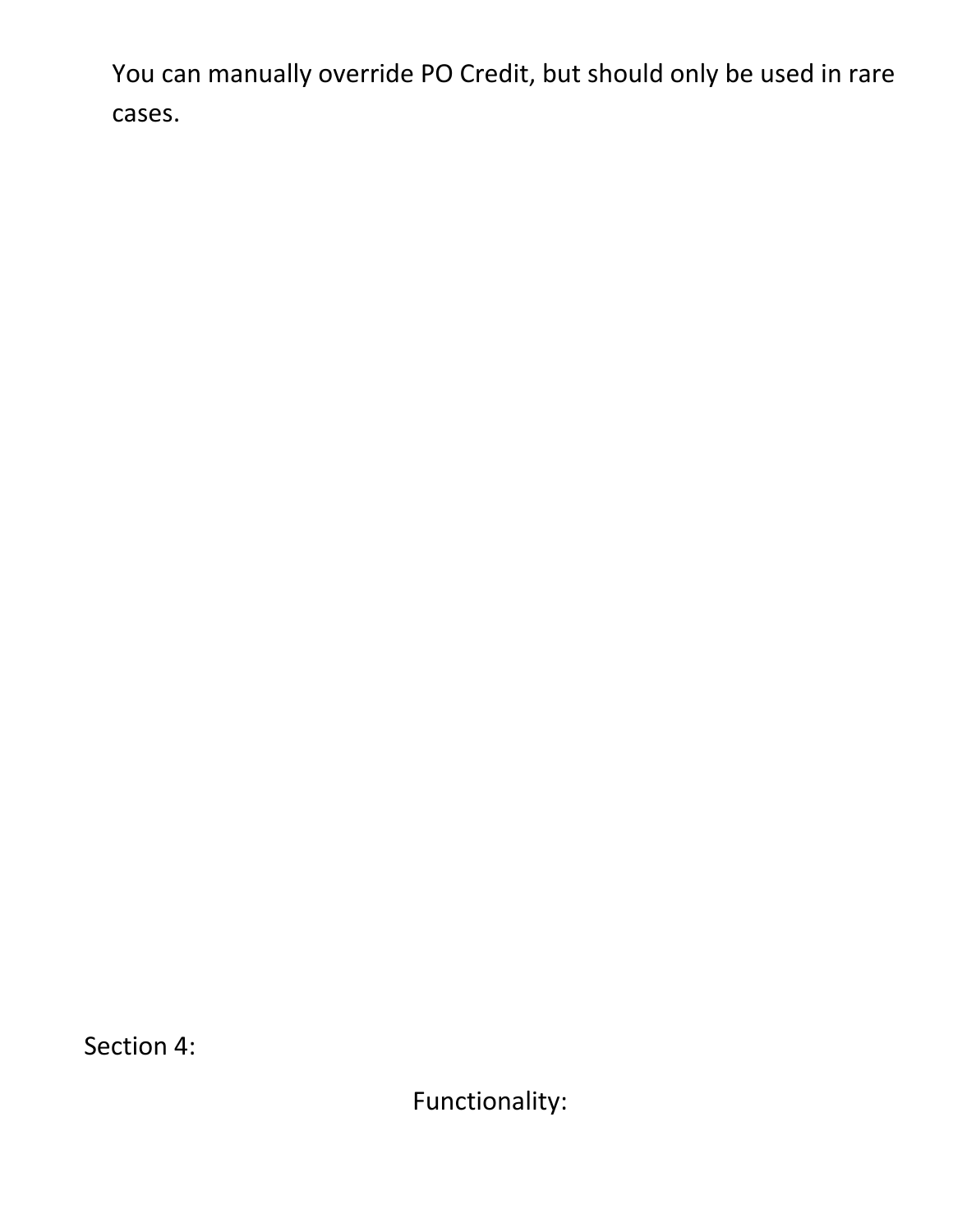|                                                                                            | <b>C</b> Create New Order<br><b>Sexternal</b> Orders                                                                                                                  |                                              |                       |                       |             |         |       |                  |                             |                  |                       |                        |             |
|--------------------------------------------------------------------------------------------|-----------------------------------------------------------------------------------------------------------------------------------------------------------------------|----------------------------------------------|-----------------------|-----------------------|-------------|---------|-------|------------------|-----------------------------|------------------|-----------------------|------------------------|-------------|
| Page 1                                                                                     | <b>Reset Filter</b><br><b>Search</b><br>of 1 pages   View   20 $\div$   per page   Total 20 records found   $\angle$ New Order RSS<br>Export to: CSV<br>$\Box$ Export |                                              |                       |                       |             |         |       |                  |                             |                  |                       |                        |             |
| Submit<br>Actions<br>$\frac{1}{2}$<br>Select Visible   Unselect Visible   0 items selected |                                                                                                                                                                       |                                              |                       |                       |             |         |       |                  |                             |                  |                       |                        |             |
|                                                                                            | Order#                                                                                                                                                                | <b>Purchased On</b>                          | <b>Bill to Name</b>   | <b>Ship to Name</b>   | G.T. (Base) |         |       | G.T. (Purchased) | <b>Status</b>               | <b>Net Terms</b> | <b>Payment Method</b> | <b>Purchase Order#</b> | Action      |
| An <sub>1</sub> $\div$                                                                     |                                                                                                                                                                       | From: $\frac{1}{2}$                          |                       |                       | From:       |         | From: |                  |                             | ÷                | ÷                     |                        |             |
|                                                                                            |                                                                                                                                                                       | To: $\mathbb{F}$                             |                       |                       | To:         |         | To:   |                  |                             |                  |                       |                        |             |
| □                                                                                          | 100000019                                                                                                                                                             | Sep 14, 2011 8:54:45<br>AM                   | <b>Testing Tester</b> | <b>Testing Tester</b> |             | \$15.00 |       |                  | \$15.00 Shipped,<br>pending | 30               | Purchase Order        | 2342342                | <b>View</b> |
|                                                                                            |                                                                                                                                                                       |                                              |                       |                       |             |         |       |                  | payment                     |                  |                       |                        |             |
| $\Box$                                                                                     | 100000017                                                                                                                                                             | Sep 7, 2011 10:36:58 First Last<br><b>PM</b> |                       | First Last            |             | \$20.00 |       |                  | \$20.00 Complete            | 14               | Purchase Order        |                        | <b>View</b> |

Once installed, you'll now have a way to manage your orders in which customers paid with the payment method "Purchase Orders". Below is the new workflow of your orders:

- 1) Customer places order with payment method "Purchase Orders". Order is created in backend as normal and customer is e-mailed PO Invoice (if enabled). You can manually print PO Invoice from the Order Grid View.
- 2) You ship the order, at this time it changes status to "Shipped, Pending Payment". It will remain at this status until payment is made.
- 3) Payment is secured, you'll go to the Order Grid View, select the Order and then click Invoice at the top right. Once you complete the invoice it will change the Status of the order to Completed.

Section 5: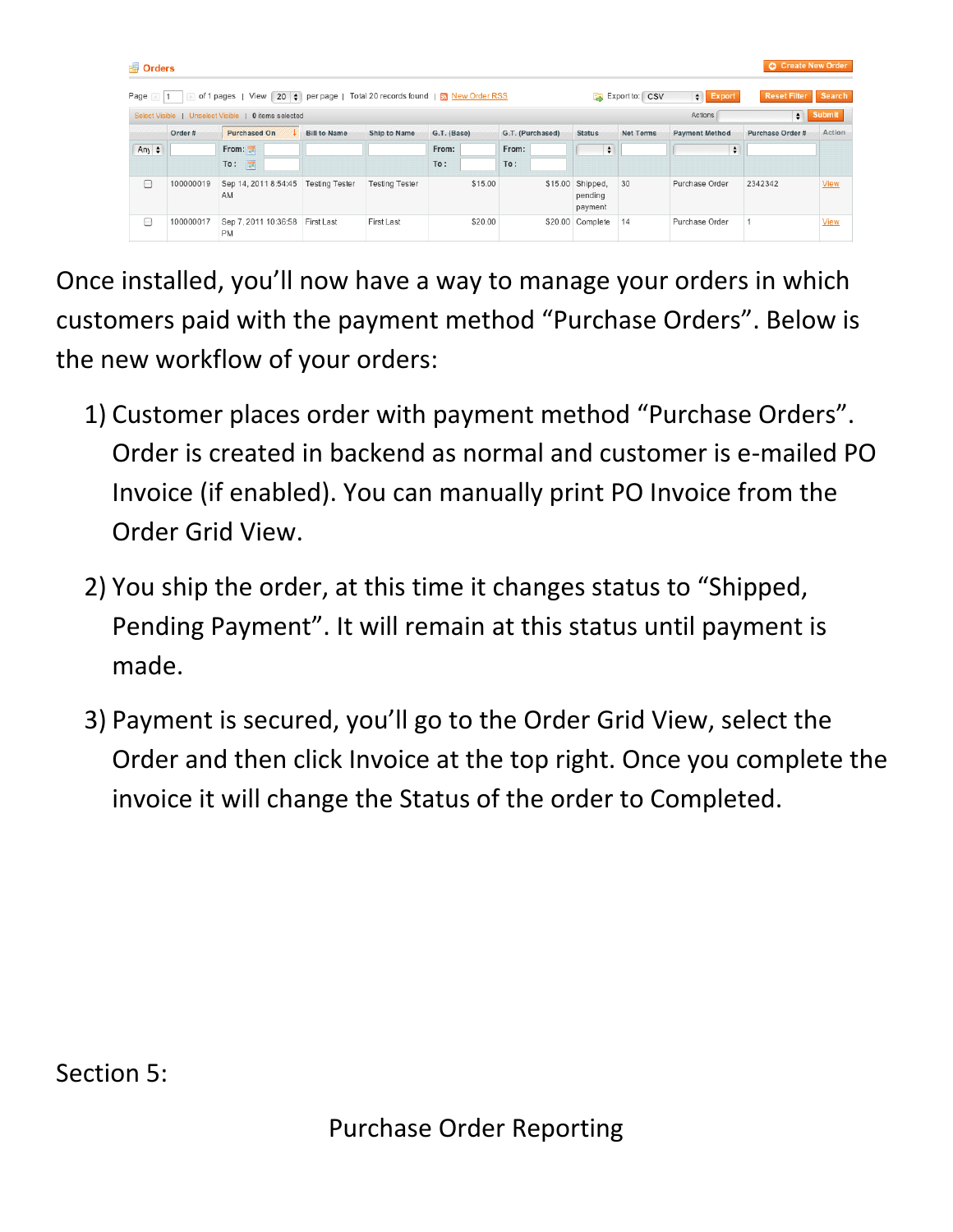## Report can be filtered by Company Name and Date. You can add a note to a line item by clicking the "Add Note" column on far right.

## Disclaimers/Limitation of Liability

1 The information and software included in or available through the Software may include inaccuracies or typographical errors. Changes are periodically added to the information herein. EmJa Interactive, LLC. and/or its respective representatives may make improvements and/or changes to the Software at any time.

2 EmJa Interactive, LLC. does not represent or warrant that the Software will be uninterrupted or error free, that defects will be corrected, or that the Software or the server that makes them available are free of viruses or other harmful components. EmJa Interactive, LLC. does not warrant or represent that the use or the results of the use of the Software or the materials made available, as part of the Software will be correct, accurate, timely, or otherwise reliable.

3 User specifically agrees that EmJa Interactive, LLC. shall not be responsible for unauthorized access to or alteration of User's transmissions or data, any material or data sent or received or not sent or received, or any transactions entered into through the Software. User specifically agrees that EmJa Interactive, LLC. is not responsible or liable for any threatening, defamatory, obscene, offensive, or illegal content or conduct of any other party or any infringement of another's rights, including intellectual property rights. User specifically agrees that EmJa Interactive, LLC. is not responsible for any content sent using and/or included in the Software by any third party.

4 EmJa Interactive, LLC. reserves the right to assign its rights and responsibilities under this agreement to any third party.

5 EMJA INTERACTIVE, LLC. AND/OR ITS RESPECTIVE REPRESENTATIVES MAKE NO REPRESENTATIONS ABOUT THE SUITABILITY, RELIABILITY, AVAILABILITY, TIMELINESS, AND ACCURACY OF THE SOFTWARE FOR ANY PURPOSE. THE SOFTWARE IS PROVIDED "AS IS" WITHOUT WARRANTY OF ANY KIND. EMJA INTERACTIVE, LLC. AND/OR ITS RESPECTIVE REPRESENTATIVES HEREBY DISCLAIM ALL WARRANTIES AND CONDITIONS WITH REGARD TO THE SOFTWARE, INCLUDING ALL IMPLIED WARRANTIES AND CONDITIONS OF MERCHANTABILITY, FITNESS FOR A PARTICULAR PURPOSE, TITLE, AND NON-INFRINGEMENT.

6 IN NO EVENT SHALL EMJA INTERACTIVE, LLC. AND/OR ITS REPRESENTATIVES BE LIABLE FOR ANY DIRECT, INDIRECT, PUNITIVE, INCIDENTAL, SPECIAL, CONSEQUENTIAL DAMAGES, OR ANY DAMAGES WHATSOEVER INCLUDING, WITHOUT LIMITATION, DAMAGES FOR LOSS OF USE, DATA, OR PROFITS, ARISING OUT OF OR IN ANY WAY CONNECTED WITH THE USE OR PERFORMANCE OF THE SOFTWARE OR RELATED WEBSITES, WITH THE DELAY OR INABILITY TO USE THE SOFTWARE OR RELATED WEBSITES, THE PROVISION OF OR FAILURE TO PROVIDE SOFTWARE, OR FOR ANY INFORMATION, SOFTWARE, PRODUCTS, SOFTWARE, AND RELATED GRAPHICS OBTAINED THROUGH THE SOFTWARE, OR OTHERWISE ARISING OUT OF THE USE OF THE SOFTWARE, WHETHER BASED ON CONTRACT, TORT, NEGLIGENCE, STRICT LIABILITY, OR OTHERWISE, EVEN IF EMJA INTERACTIVE, LLC. OR ANY OF ITS REPRESENTATIVES HAS BEEN ADVISED OF THE POSSIBILITY OF DAMAGES. BECAUSE SOME STATES/JURISDICTIONS DO NOT ALLOW THE EXCLUSION OR LIMITATION OF LIABILITY FOR CONSEQUENTIAL OR INCIDENTAL DAMAGES, THE ABOVE LIMITATION MAY NOT APPLY TO USER. IF USER IS DISSATISFIED WITH ANY PORTION OF THE SOFTWARE, OR WITH ANY OF THESE TERMS, USER'S SOLE AND EXCLUSIVE REMEDY IS TO DISCONTINUE USING THE SOFTWARE AND RELATED WEBSITES.